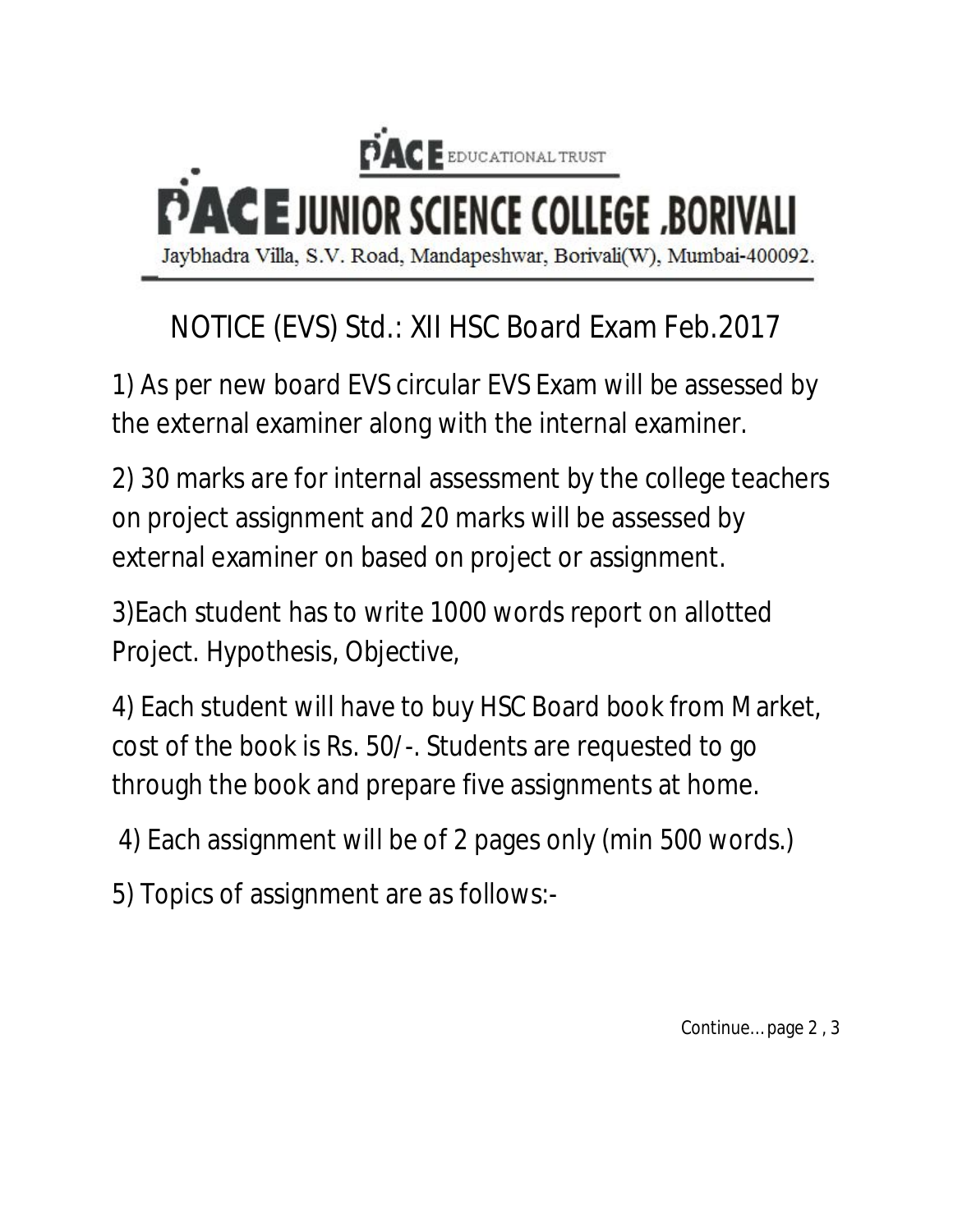## **LIST OF ASSIGNMENTS**

#### Page No - 1 in std XII EVS book

### **Journal Assignment 1.1**

#### **Changes in the Locality**

Describe with text and illustrations (you may use maps, diagrams, flow charts or drawings) how your locality has changed over the past two to three decades, including changes in the way people are dependent on local and global ecosystem services, land use, population, status or quality of the environment etc.

Describe the likely local, regional and global impacts of these changes in consumption by your community. What may be some impacts on your locality of increase in consumption elsewhere?

Your observations from the different learning activities in this chapter would help you to complete this assignment

#### Page No - 24

#### **Journal Assignment 2.1**

#### **Visualize the Future!**

- 1. Using the observations you make in the various activities in this chapter, prepare a comment on the status of well-being and the environment in your village, neighbourhood or town.
- 2. What are the five major improvements you would like to see in the future as regards the condition of both people and the environment?
- 3. Depict your vision for the future in any form you like (short essay, story, poem or drawing)

Page No - 39

#### **Journal Assignment 3.1**

#### **Conservation Possibilities in Your Village/Town**

- 1. Make a list of the measures described in this chapter for biodiversity conservation and sustainable use.
- 2. Look back at the assignments from Chapter 1 and 2. Review and detail out some of the biodiversity conservation issues you may have listed.
- 3. Which of the conservation or sustainable use measures would you be able to apply in your village/ town?
- 4. Assume you have the opportunity to present your ideas to the local government. Develop a proposal describing the problem and your suggestions for how they could be addressed.

#### Page No - 39

#### **Journal Assignment 3.2 My Actions to Conserve Biodiversity**

After reading this chapter you may realise how biodiversity is a day-to-day concern in everyone's life. And for the same reason, every one of us can do many enjoyable and interesting things to conserve biodiversity through most simple deeds that are part of daily chores. Here are two activities for you and your friend/partner.

Make a list of ten actions in your day's schedule  $\bullet$ that can help conserve biodiversity. Share it with your partner. (It can be as simple as feeding a bird, checking that the kitchen is smokeless and safe, school- drinking water place stays clean and hygienic, or consuming a less-preferred locally available variety of fruit/vegetable/cereal.)